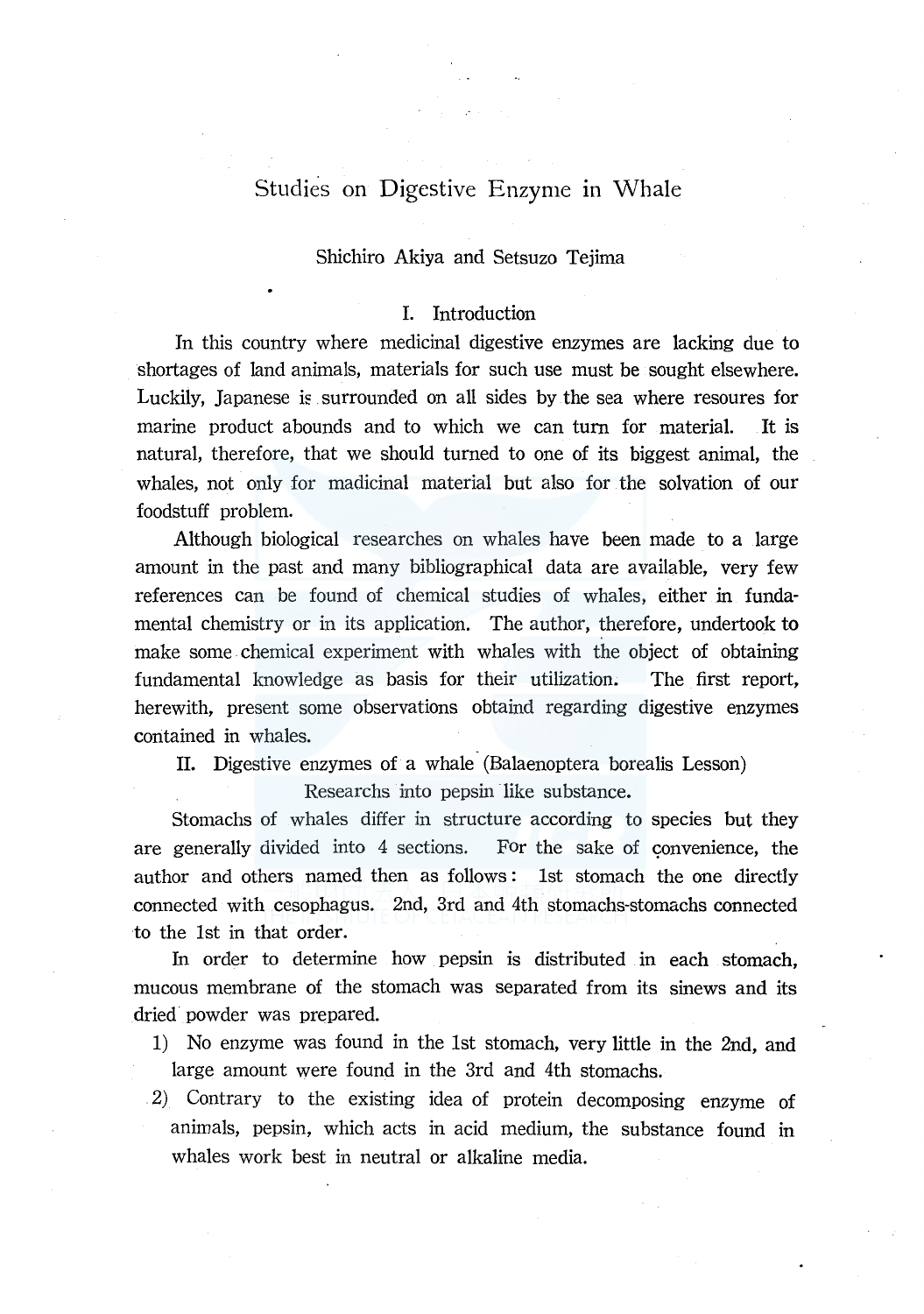- 3) Certain concentrated product can be obtained from the mucuous membrane of the stomach by a simple process.
- 4) The substance is activated by common salt.

### EXPERIMENTAL

# 1) Preparation of the material

Mucous membrane from each stomach of a whale (Baleanoptera borealis Lesson) dissected at Ayukawa in Miyagi prefecture, were soaked in acetone and sent to Tokyo. The concentration of acetone was about 50%. Time elapsed in transportation to Tokyo was about 10 days. The membrane was then cut into small pieces with scissors, put through a mincing machine once and soaked in two to three volumes of acetone. This was left for one hour with occasional shaking and then filtered by suction. This procedure was repeated 3 to 4 times. The membrane was finally shaken with an equal mixture of acetone and ether for dehydration and degreasing, filtered, dried in the open and finally dried in vaccuum desiccator over calcium chloride. The dried powder here obtaind was ground in mortar and put through a sieve.

# 2) Determination of suitable pH for activity

a) Determination of suitable pH by the liquefaction of gelatine.

3 g gelatine was added to 10 cc each of  $N_{10}$  buffer solutions<sup>1</sup> of different pH values, dissolved at 50°C and placed in a thermostat of 40°C. 0.5 g of the above dried stomach powder was added to each gelatine solution and kept for 4 hours in a thermostet at  $40^{\circ}$ C. The gelatine solutions were taken out, cooled by water and their solidification observed.

The protein decomposing enzyme present in stomach is called pepsin which, as is well known, is active in acid medium of pH  $1$  to 2. According to bibliography, the most suitable pH values for pepsin to work on gelatine is at  $pH$  2-3. However, according to the results obtained in the above experiment, it takes 48-72 hours for the powder of 3rd and 4th stomachs to liquefy gelatine if the pH is kept at 2 to 3. On the other hand, if the pH is maintained at 5.0 to 6.2, powder from 3rd and 4th stomachs will liquefy gelatine completely in 4 hours. Liquefaction occurs even at ph 8.5.

<sup>1)</sup> For buffer solution, Sorensen's hydrochloric acid sodium hydroxide, and Michaelis acetic acid-sodium acetate, were used. (Experimental Chemistry, II, 12, p. 127)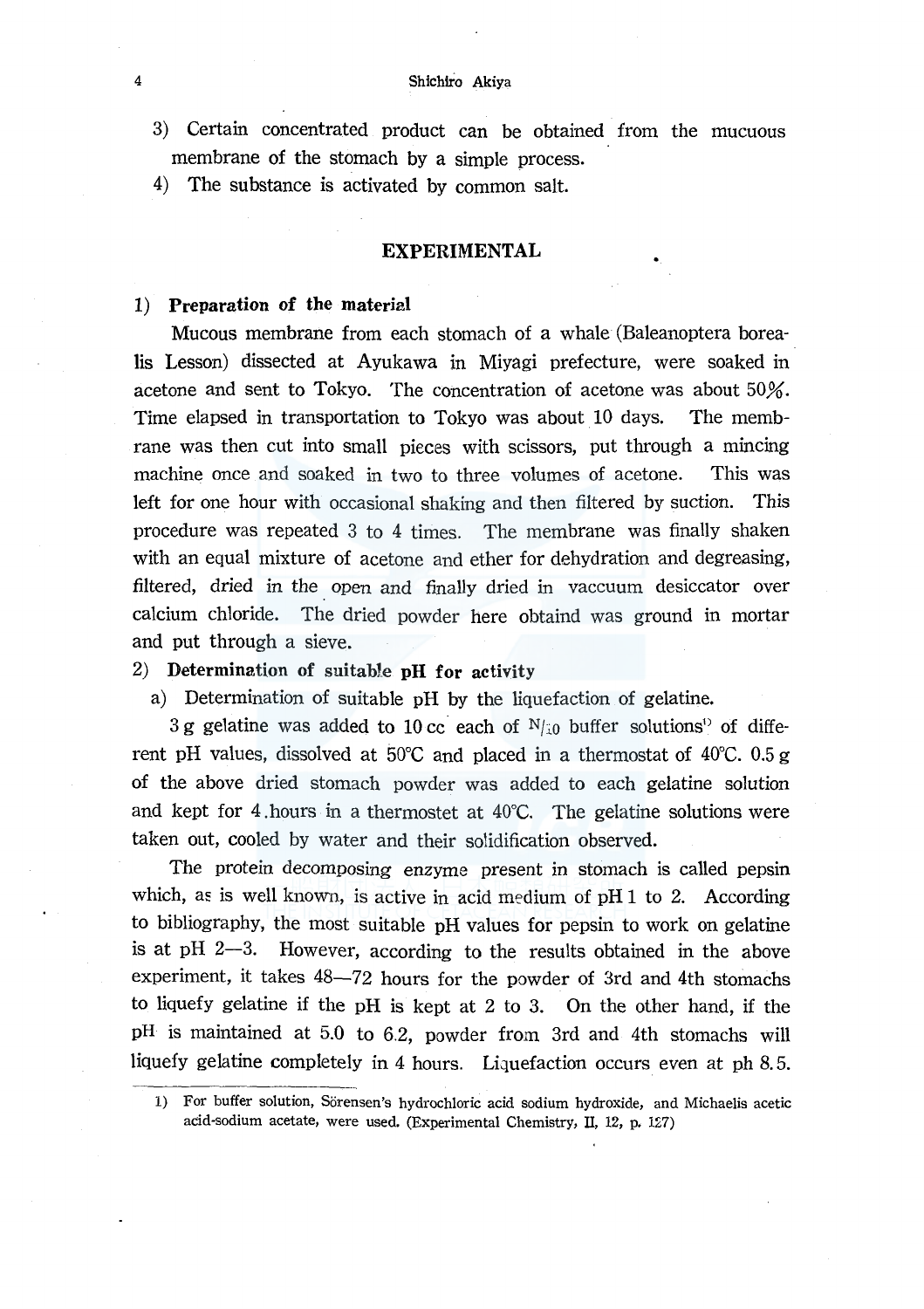#### Studies on Digestive Enzyme in Whale



b) Determination of suitable pH value by titration

0.5 g Gelatine was added to 10 cc of hydrochloric acid or sodium hydroxide of various strengths, melted at 50°C and put into thermostat at 40°C. 0.1 g Dried stomach powder was added to each of these solutions, held for 4.5 hours at  $40^{\circ}$ C in the thermostat. They were then taken out, 5 cc Formol solution<sup>2</sup> added and titrated with  $N/5$  NaOH solution, the end point being coloration of the solution to red. Titration under identical conditions were made with each of the solution of various acid or alkaline gelatine without the addition of enzyme and the difference in the two values were taken as the increase in acidity at each pH value. Following graph shows the titration values at various pH values. No change in pH value was observed before and after the reaction. pH values were determined by the test paper of Toyo Filter paper Co.

On the other hand, Biuret reaction was tested with the reaction mass after reaction and obtained results coinciding well with the results of Formal titration showing deep blue coloring on acidic side and light pink in neutral

<sup>2) 1</sup> cc 0.5% phenolphthalein (0.5 g phenolphthalein dissolved in 100 cc 50% alcohol) added to 50 cc formalin (J. P.) and made into a pink solution with N/5 NaOH solution. (Biochem. Z. 7 (1907), 45 : Z. phys. C. 64 (1910), 120.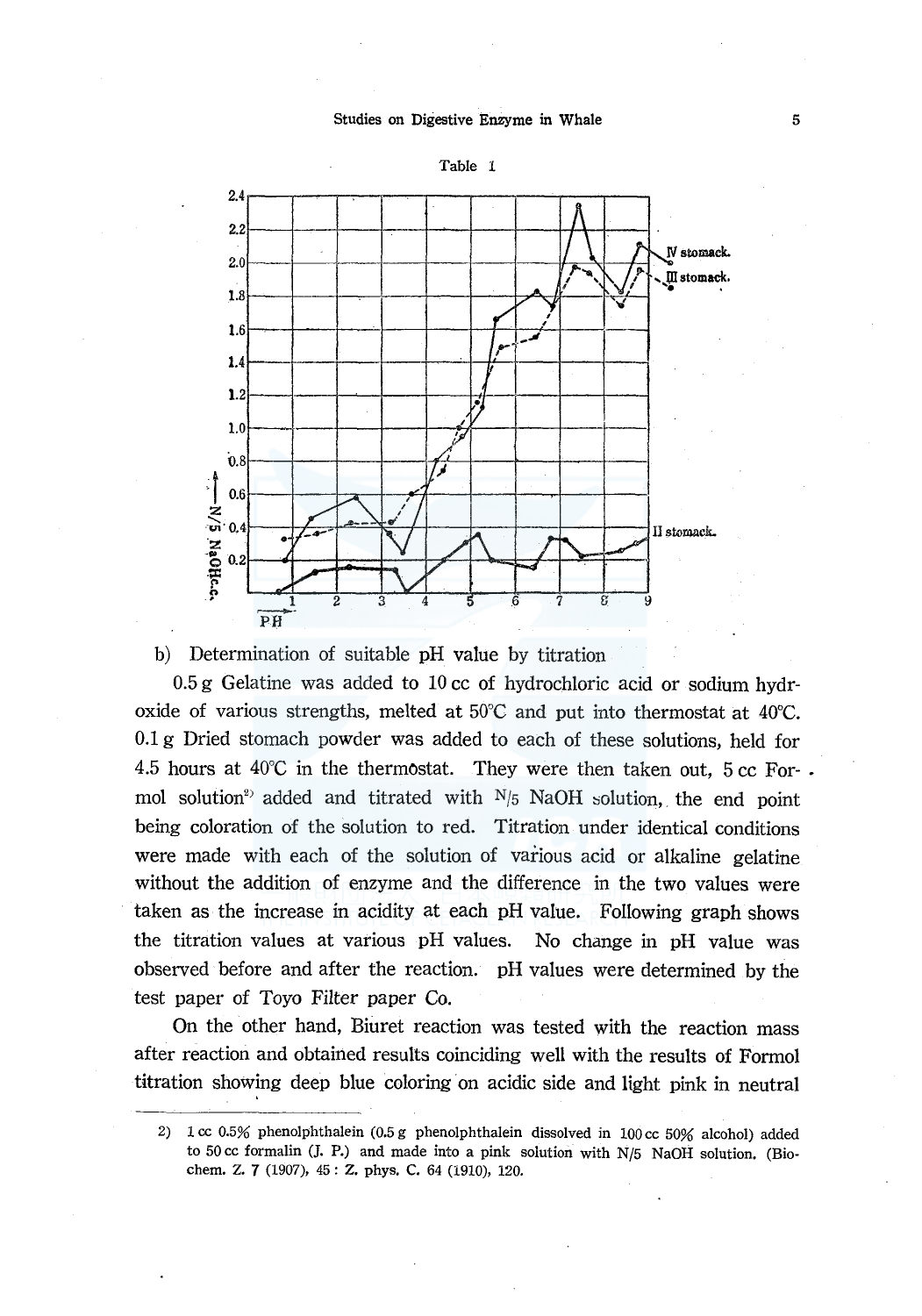### and alkaline portions.

### 3) **Concentration of** enzyme

500 cc  $0.2\%$  hydrochloric acid solution was added to  $50g$  dried stomach powder and left for 5 hours at room temperature with occasional stirring. This was then filtered and a solution of  $(NH<sub>4</sub>)$ <sub>s</sub>SO<sub>4</sub> was added the filtrate to 50% saturation and the white precipitate that salted out was filtered and dried under reduced pressure over calcium chloride. This was taken as a sample and enzymic action observed.

a) Pancreatin testing (as in J. P.). Method of testing by means of modification in clause (6) for casein solubility.

0.1 g Casein dried over sulphuric acid was taken in 50 cc measuring bottle, 1 cc N/10 KOH added and dissolved, and water added to make the whole volume 50 cc of this solution was taken, 4.75 cc water added and held in a thermostat at 40°C. 0.1 g purified enzyme powder mentioned above was taken in a 500 cc measuring bottle, water added to make the whole volume 500 cc with solvation of the enzyme. 0.25 cc of this enzyme solution. was added to the casein solution and held for 1 hour in a thermostat at 40°C. This was then taken out and 3 drops of acetic acid alcohol solution (1 cc acetic acid, 9 cc water and 10 cc alcohol) was added but no opalescence or precipitation occured. This shows that at 40°C and at pH 7, the enzyme digests 200 times its quantity of casein in 1 hour.

b) Determination of suitable pH value  $\cdot$ 

50 mg of the above mentioned salted-out enzyme was taken in a 25 cc measuring bottle and dissolved in 50% glycerine. 1 cc of this solution was



taken as the enzyme solution. For a base material, 10 cc 6% gelatine solution was made into a 14 cc solutions with the addition of a suitable amount of N/5 NaOH or N/5 HCl with further addition of water. The enzyme solution was added to each of the acid or alkaline test solutions, reacted for 1 hou'r at 40°C and titreted with Formol solution. As a control, a solution with 1 cc of